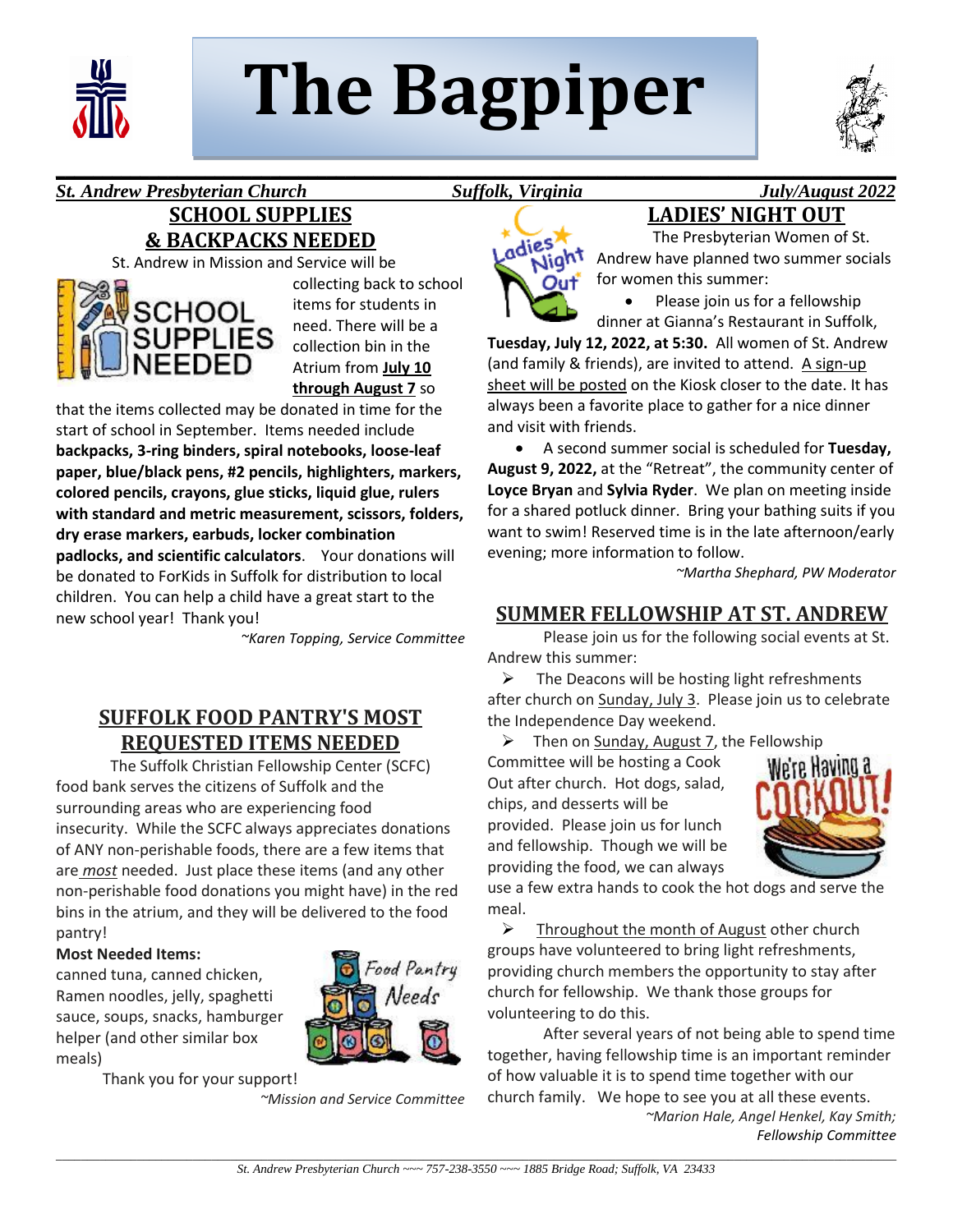

Dear Friends,

*"Most of us are moving through such an undergrowth of excess that we cannot sense the shape of ourselves anymore." ~ John O'Donohue.*

 Compared with millions in the world today, we do, indeed, move through an undergrowth of excess. We amass more and more things to add to our collection of accumulated "stuff," things we have persuaded ourselves we cannot live without. We build bigger homes to accommodate all our possessions and then store the surplus in our ever-expanding garages.

Wherever we turn messages come our way telling us that we are not complete until we have the latest new gadget, the most up-to-date, state-of-the-art products that money can buy. All the while, deep inside our hearts we know, only too well, that what we really need and want cannot be purchased.

We yearn for peace in our world. We long to turn on the news and hear that there have been no shootings, no homelessness, no hunger and no hate. Sadly, there is an excess of all these things and many more that leave us feeling desperate and hopeless. So overwhelmed with the excesses of this world, we find we have lost the sense of who we are as human beings.

Summer gives us time to rest, reflect and recharge our exhausted energies. Perhaps it also gives an opportunity to reconsider and remember "the shape of ourselves." We are more than what we own, we are more than what we do for a living, we are more than people living lives of quiet despair. Our faith in God reminds us that we are made in the image of God, cherished and precious in God's sight. Our worth is not based on what we own, earn or control. Our value comes from God who has called us the beloved and who asks us only to accept this love which is given freely and abundantly.

#### C.S. Lewis once wrote,

#### *"The great thing to remember is that though our feelings come and go God's love for us does not."*

 In the face of the demands which the world makes of us, and in the light of all that troubles and disturbs us, it is good to know who we are as children of God and how much we are loved by God. As our summers unfold may

we bask in the sunshine and rest ourselves in the security of God's love, knowing that whatever the future holds, God will be with us.

Let these words of St John remind you of who you are:

*"In this is love, not that we have loved God, but that God loved us and sent Jesus to forgive our sins. Beloved, if God so loved us, we also ought to love one another."* 

*~I John 4:11-12*

May the peace of God be with you,

Pastor Gillian

## **SESSION HIGHLIGHTS June Stated Session Meeting**

• Approved slate of candidates for this year's Nominating Committee. A Congregational Meeting will be called in July to elect the Nominating Committee and approve amendments to the Bylaws.

• Solar Project Decision – We recently received notice that the Presbyterian Investment and Loan Program rejected St. Andrew's application for the loan to finance the project based on our plan to self-install the system. They will only consider our application if the project is a turn-key installation by a qualified solar contractor. The Session does not believe that is a viable option at this time. The Property Committee Solar Project Team then proposed a scaled-back self-installed system which the Diaconate referred to the Session for consideration. The Session identified various concerns and risks associated with this approach, particularly regarding the idea of entering into a business relationship with church members, and after much discussion passed the following motions:

1. Unanimously voted not to proceed with the scaled-back project.

2. Unanimously voted to indefinitely table the Solar Project until Session directs further action.

*~David McKercher, Clerk of Session*

## **EVENING PRAYER ON ZOOM**

Please join Pastor Gillian for Evening Prayers each Tuesday night at 6:30 via Zoom during July and August. (No Evening Prayer on July 12 or August 9.) **Beth Lyon-Suhring** sends out the Zoom invitation by email. If you are not receiving this email each week and would like to be included, please contact Beth at [lyonsuhring@hotmail.com.](mailto:lyonsuhring@hotmail.com)

*The Bagpiper* A publication of St. Andrew Presbyterian Church, 1885 Bridge Road (Rt. 17), Suffolk, VA 23433; Church Phone & Fax: (757) 238-3550; Church Office E-mail: [standrew@standrewpres.us](mailto:standrew@standrewpres.us) Rev. Gillian Weighton, Pastor Pastor's email: [pastorgillian1885@gmail.com](mailto:pastorgillian1885@gmail.com) Newsletter Editor: Liza Tucker, Editor's e-mail: [lizatucker@hotmail.com](mailto:lizatucker@hotmail.com) St. Andrew Website: [www.standrewpres.net](http://www.standrewpres.net/) The mission of St. Andrew Presbyterian Church is to be a covenant community of Christ's people seeking to know and do the will of God, through Jesus Christ.

**\_\_\_\_\_\_\_\_\_\_\_\_\_\_\_\_\_\_\_\_\_\_\_\_\_\_\_\_\_\_\_\_\_\_\_\_\_\_\_\_\_\_\_\_\_\_\_\_\_\_\_\_\_\_\_\_\_\_\_\_\_\_\_\_\_\_\_\_\_\_\_\_\_\_\_\_\_\_\_\_\_\_\_\_\_\_\_\_\_\_\_\_\_\_\_\_\_\_\_\_\_\_\_\_\_\_\_\_\_\_\_\_\_\_\_\_\_\_\_\_\_**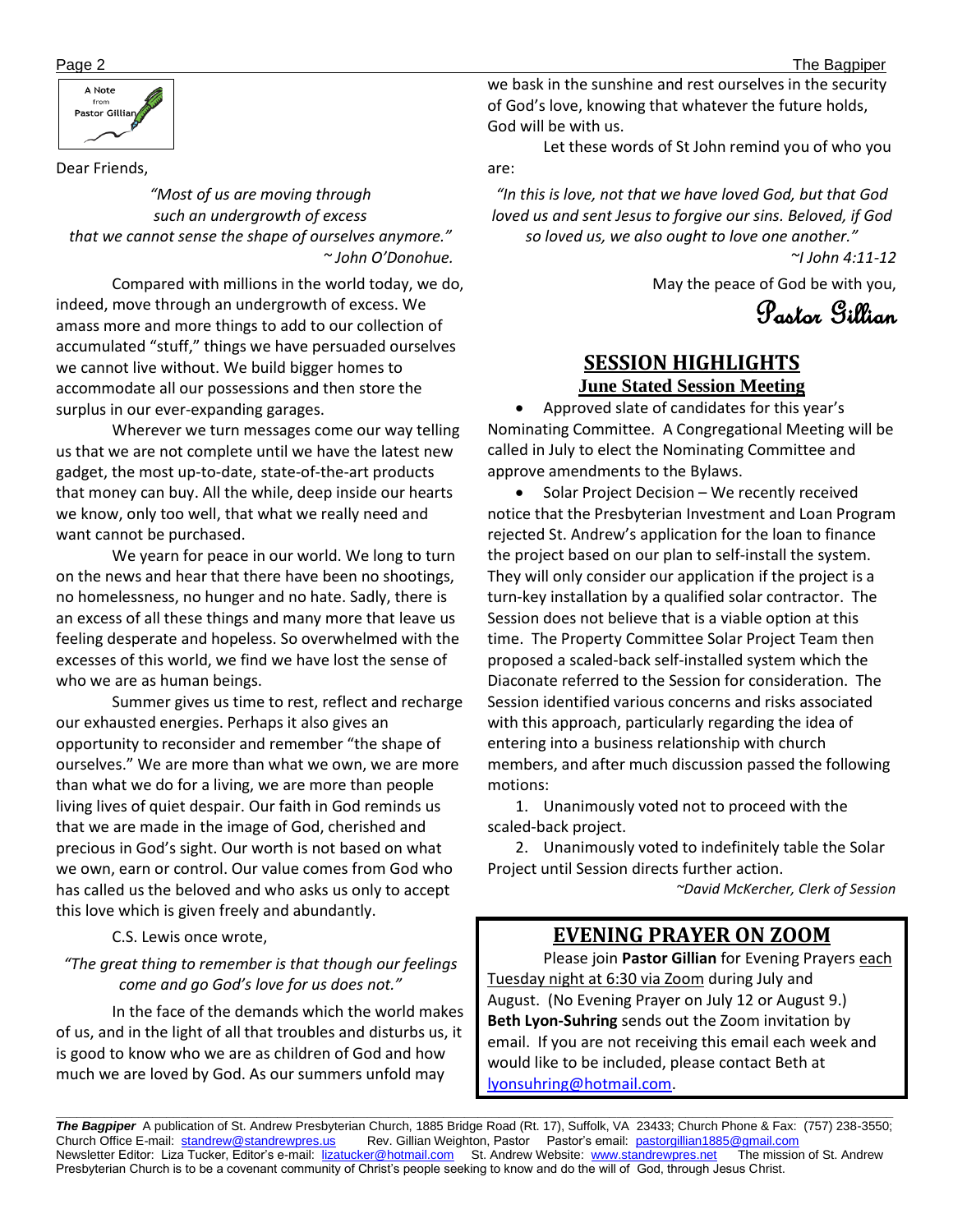### **JULY ADULT CHURCH SCHOOL CLASS to Partner with Pastor Gillian's Sermon Series on Characteristics of Vital Congregations**

Several years ago St. Andrew signed up with the Presbyterian Church's (PCUSA) Matthew 25 initiative, pledging to work on congregational vitality and on eradicating systemic poverty in our area. As you will remember, Jesus reminds us in Matthew 25 that when we care for people on the margins of society – the hungry, thirsty, naked, homeless, sick, and imprisoned – we care for Jesus himself.

What does it look like to be a church that follows the way of Jesus in the world?

In July Pastor Gillian will be preaching about what it means to be a vital Matthew 25 congregation through her sermon series, and our July adult class will be exploring the same topics.

Beginning on Sunday, July 10 and running through the last Sunday of the month, we will be looking at the following topics: Passionate Worship, Intentional Learning, Radical Hospitality, and Risk-Taking Mission and Service. We hope that some of these already sound familiar as marks of St. Andrew's culture, and we will explore how we can grow even closer to Jesus' vision for God's work in the world.

Join us as we gather each week at 11:00 a.m. in Room 204 on the second floor of the education building.

**CrossWalk, St. Andrew's Sunday morning program for children, will be taking July and August off and will return in September; no classes for adults/youth in August.**

*~Beth Lyon-Suhring, Director of Christian Education*

## **PRESBYTERIAN WOMEN**



**Birthday/Thank Offering**: A total of \$600 was collected from the generosity of the congregation in support of the Presbyterian Women (PW) Birthday/Thank Offering. This is the 100-year anniversary of the Birthday Offering. In 1928 and 1938, the offering helped establish and expand a

nursing school at Stillman College. The school in segregated Tuscaloosa, AL was the only source of medical care for African American residents until after WWII. In the late 1930's and again in 1946, support was provided to a mission in Missouri which helped Italian immigrant women during reconciliation after WWII when Italians were subjects of suspicion. In 1955 a gift was given to the Yodogawa Christian Hospital in Osaka, Japan as the country recovered from WWII. More recently many

domestic abuse organizations led by people of color or indigenous individuals have been helped. As we embark into the next 100 years, our PW will continue to show compassion and boldness in support of those in need. **Summer Gathering**: Our PW met in the Sanctuary on Saturday, June 11<sup>th</sup> for the Summer Gathering of the PW in the Synod of the Mid-Atlantic. An excellent introduction to Horizon's Bible study for 2022-2023 was presented by the author, Carol Bechtel entitled: *"Celebrating Sabbath: Accepting God's Gift of Rest and Delight".* The takeaway message I received is that in order to receive God's grace and ever-present spirit, I need to let my hands and mind be free. It takes effort to slow down in this busy life many live. Interestingly, it is also Massanetta Springs (in Harrisonburg) Centennial celebration where the gathering typically meets.

**September PW Horizon's Bible Study:** Our opening meeting is scheduled for Tuesday, September 13, 2022, at 10:00 a.m. in the Atrium. Please let **Sandy Poole** know by August 7, 2022 if you want her to order the Horizon study book. The cost is \$11 with a check made out to St. Andrew PW (with a notation: study book) placed in her church mailbox.

**PW Yearbook:** Our PW Coordinating Team has begun preparation of the "Yearbook" to update those interested in participating in circle and other activities as a PW. **Summer social events**: July 12 and August 9 (details on page 1)

**Sportswear Fundraiser**: our order is underway at West Sportswear. Notification will be made when the order is complete and ready for pick up at church. Thank you again for the support for the fundraiser which will allow the PW to contribute to missions here and abroad.

*~Martha Shephard, PW Moderator*

## **YOUTH MINISTRY NEWS**

Three of our youth will attend the Middle School Conference at Massanetta Springs in Harrisonburg, Virginia from July 7-10. We also have 3 youth attending the High School Conference at Montreat in North Carolina from July 16-23. We are excited to have these opportunities, after 2 years off, and also to be partnering with other local Presbyterian churches. Thank you all for your financial support that makes these trips affordable for the families!

More blessing bags will be coming soon! Please check out the bins in the atrium.

*~Angie Hillis-Baurle, Youth Director*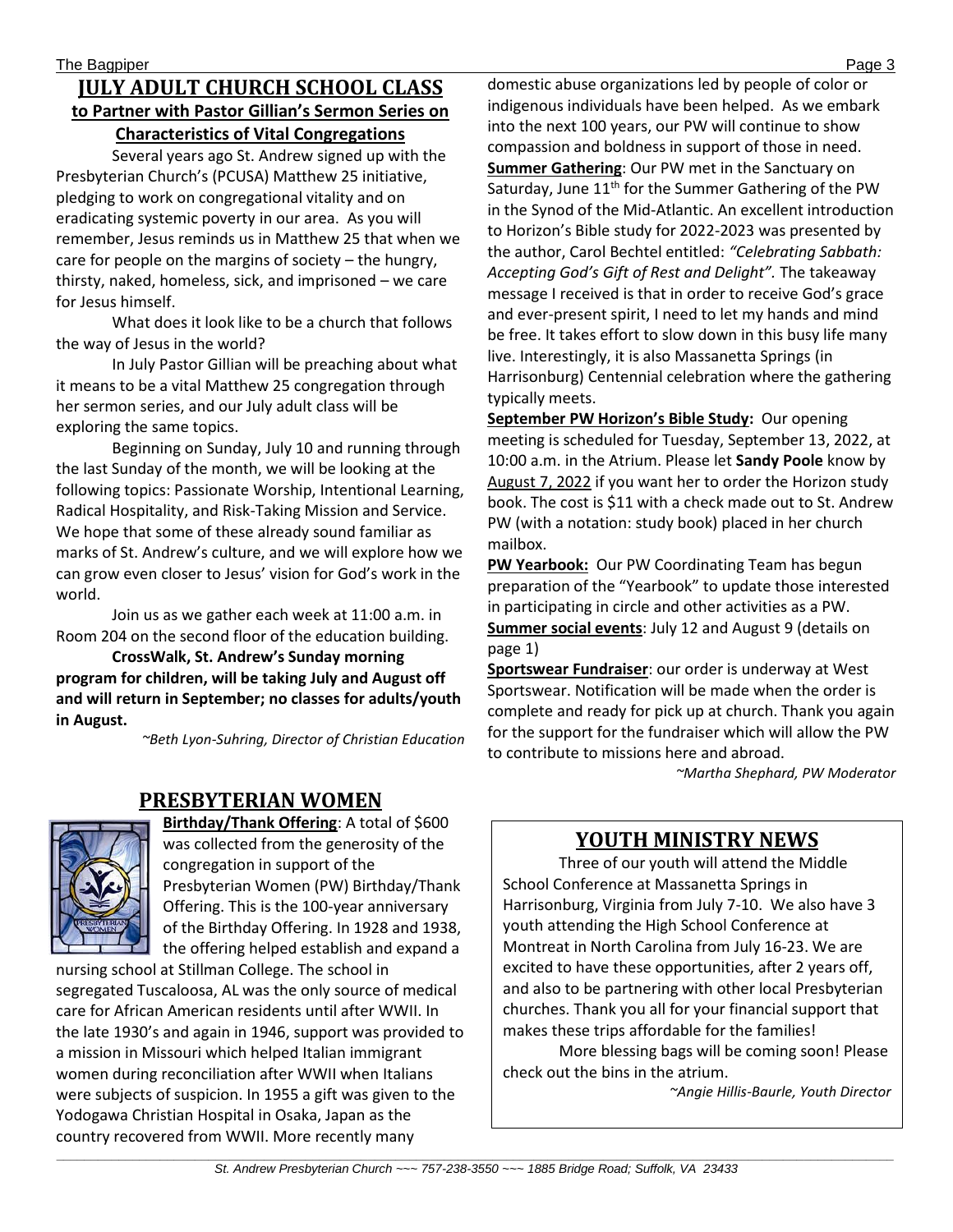## **St. Andrew Presbyterian Church Finance Committee Report for Year-to-Date 5/31/2022**

|                                | <b>May Amt</b>                                    | <u>YTD Actuals</u> | <u>YTD Budget</u>      |           |
|--------------------------------|---------------------------------------------------|--------------------|------------------------|-----------|
| <i>Income</i>                  | \$32,603                                          | \$193,074          | \$211,773              |           |
| <b>Expenses</b>                | \$35,629                                          | \$188,794          | \$211,099              |           |
| <b>Net</b>                     | $-53,027$                                         | \$4,279            |                        |           |
| <b>Current Assets</b>          |                                                   |                    | <b>Endowment Funds</b> |           |
| <b>Bank Assets</b>             | \$317,762                                         |                    | General                | \$364,164 |
|                                |                                                   |                    |                        |           |
| Ed Jones Inv.                  | \$76,664                                          |                    | <b>Mission</b>         | \$171,651 |
| <b>Tot Current Assets</b>      | \$394,427                                         |                    | <b>Tot Endowmt</b>     | \$535,815 |
| <b>Current Liabilities</b>     |                                                   |                    |                        |           |
| <b>Other Liabilities</b>       | \$4,691                                           |                    | <b>Mortgage</b>        |           |
| <b>Earmarks</b>                | \$263,950                                         |                    | <b>Balance</b>         | \$518,184 |
| <b>Tot Current Liabilities</b> | \$268,641                                         |                    | <b>Monthly Pmt</b>     | \$5,200   |
|                                | <b>NET</b> (Current Assets – Current Liabilities) |                    | \$125,786              |           |

Our income for May fell below the previous month income and below our budgeted YTD amount by over \$18,000. Our pledge income held up pretty well, but our loose plate collections and our Sunday school collections are falling far below what we budgeted. Our expenses exceeded our income by slightly more than \$3000. Thus, our YTE net income fell to \$4279. We did get a nice jolt when we received a check from the IRS for \$27,486. This was in response to our application to the Employee Retention Credit program. These funds will be targeted for our service and mission support.

All things considered, our current overall financial health is still good, with total current assets exceeding total current liabilities by \$125,786. *~Finance & Stewardship Committee*

## **DEACONS FUND SET UP TO HELP THOSE IN NEED**

*"You should always be happy to give the poor a helping hand; you become a blessing giver!" ~Deuteronomy15:10*

When the 5th Sunday of the month comes around, St. Andrew Church collects what is called…**The Deacons Fund.**

The loose offering that day is set aside to provide assistance to members of the church who need some temporary help in making ends meet, paying unexpected medical bills, or emergency repairs. It also is used to assist neighbors in need, as well as provide meals and gas for strangers who stop by the church for help. It is used when needs arise and is confidential.

Donations to the Deacons Fund are welcome anytime. Simply designate the check or offering as such. **July 2022** is a 5th Sunday month. Consider giving a little extra on July  $31<sup>st</sup>$  in order to help those who do not have a little extra to spare.

#### **BECOME A BLESSING GIVER!**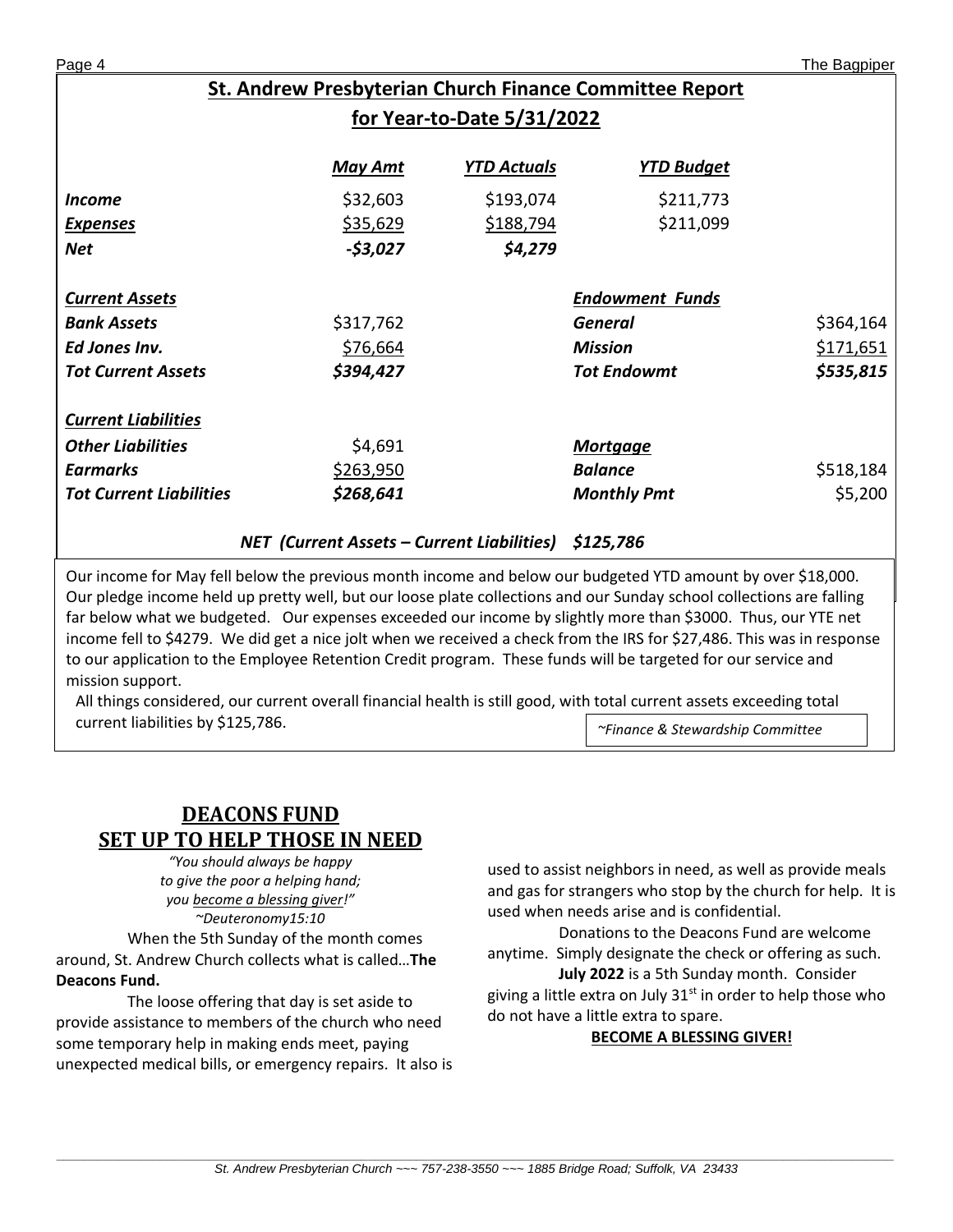## **CAREGIVERS SUPPORT GROUP**

St. Andrew offers a bi-weekly caregivers support



from 6:30-7:30 p.m. in the library on the office hall of the church.

One of the most difficult parts of caregiving is the sense of isolation the care provider experiences. We hope that our caregivers support group will help to counteract that isolation by

offering time to share with others experiencing the same challenges. We'll be using *The Conscious Caregiver: A Mindful Approach to Caring for Your Loved One Without Losing Yourself* by Linda Abbit as the jumping-off point for our discussions.

Meetings will provide a safe and confidential space for learning and sharing.

#### Please contact **Beth Lyon-Suhring** at [lyonsuhring@hotmail.com](mailto:lyonsuhring@hotmail.com) or by calling the church at 238-3550.

## **PRAYERS & SQUARES**

Come join the Prayers and Squares group to create quilts and to enjoy time with friends. Our summer meeting dates are **Friday, July 15, Saturday July 30, Friday, August 12 and Saturday, August 27 at 10:00 a.m.** in St Andrew Hall. Choose what works for you - Friday and/or Saturday meetings. Please bring whatever project you have and are working on. There are quilts that need quilting and ties to be added. There are also quilt kits that need to be machine sewn.

 If you would like to request a prayer quilt for a friend or family member, please complete a request form and put in Frances Jornov's box or contact **Frances Jornov (francesjrnv@charter.net or 757-646-8955**). There are many completed quilts in our closet ready to be dedicated and given. Also, there are Pocket Prayer Squares in the atrium that you may take to include in a card or give to someone. Say a prayer, tie a knot and pass it to your friend or relative.

Would you like to learn to sew and make quilts?? If you are 12 years old or older, come to a meeting and Frances will get you started. Give Frances a call if you want more details or have questions.

 Come join us! You don't have to sew; we need help putting the ties into the quilts, pressing fabric and straightening the fabric shelves. And don't forget we do enjoy the visiting! Looking forward to seeing your smiling faces!



#### **High School**

➢ **Sarah Baurle,** daughter of Robert Baurle & Angela Hillis-Baurle, graduated from Poquoson High School. She will move to New York City for dance training.

➢ **Conner Kowalski**, son of Andy & Beth Kowalski, graduated from Smithfield High School. He plans to attend Thomas Nelson Community College for a criminal justice degree, acquire a FAA drone certification, and enter the police academy.

➢ **Ross Roberts,** son of Billy & Joy Roberts, is a homeschool graduate with a high school diploma. He plans to attend Hampden-Sydney College and pursue an engineering physics degree, and then graduate school for Bio-Medical Engineering.

➢ **Will Topping,** son of Mike & Karen Topping, graduated from Nansemond River High School in Suffolk. He will be attending Hampden-Sydney College in the fall.

#### **College**

➢ **Quinn Bradshaw**, son of Robert & Hope Bradshaw, graduated from Liberty University in Lynchburg, Virginia with a Bachelor of Science degree in Business Administration with a focus on Project Management. He will continue his education at Liberty University to earn his Master's Degree.

➢ **Ryan Schoenberg**

➢ **Harrison Senter,** son of Bert & Sheryl Senter, graduated from Bridgewater College in Bridgewater Virginia. He received a Bachelor of Science in Biology and a minor in Psychology. Harrison will be attending Sentara College of Health to obtain a Patient Care Technician certificate in preparation for applying to Physician Attendant School in the near future.

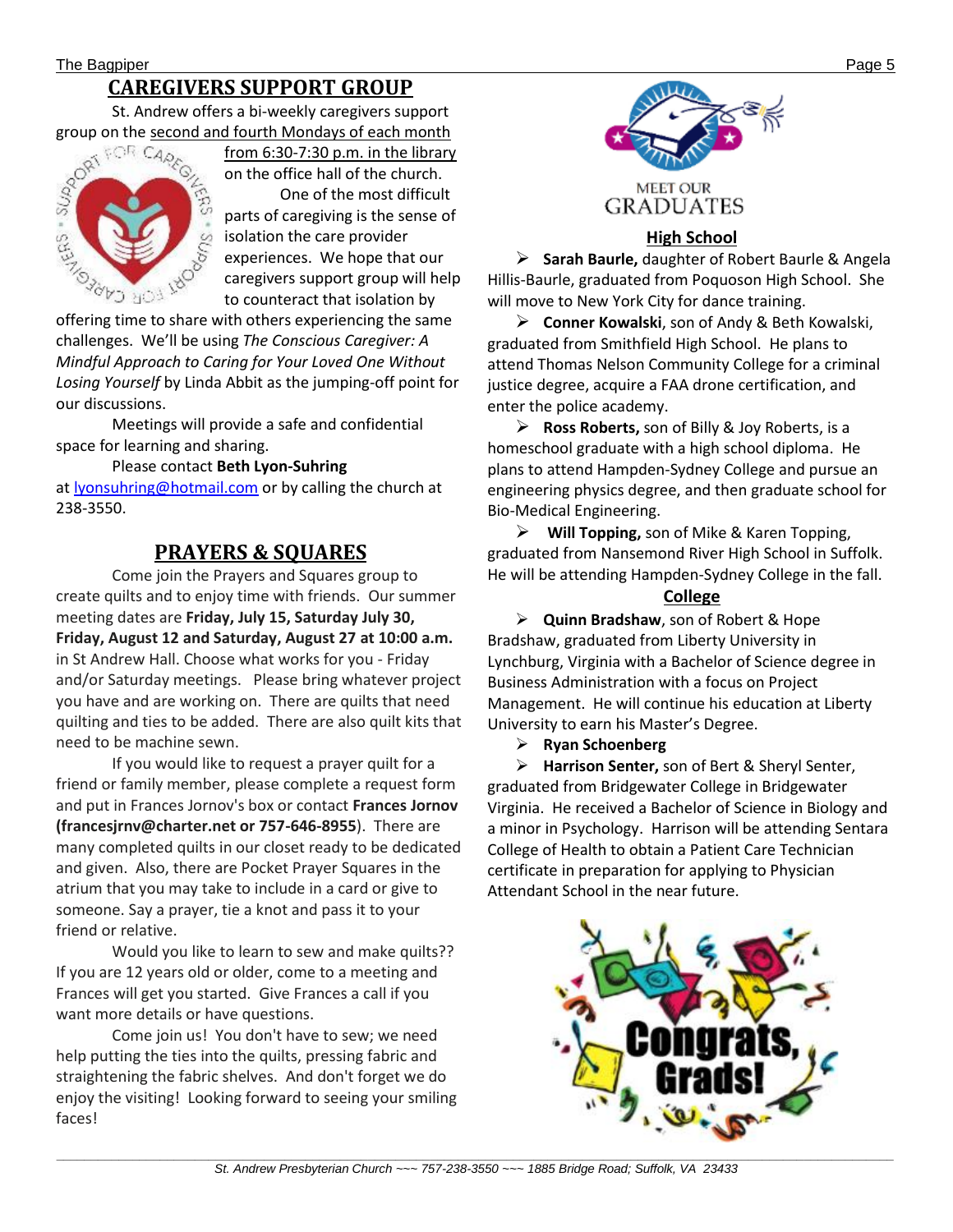#### The Bagpiper Page 5 (1996) and the Bagpiper Page 5 (1997) and the Bagpiper Page 5 (1997) and the Bagpiper Page 5 (1997) and the Bagpiper Page 5 (1997) and the Bagpiper Page 5 (1997) and the Bagpiper Page 5 (1997) and the B



Christian Sympathy Please remember in your prayers the following families who have recently lost loved ones:

**Pastor Gillian's** uncle, Jim Fisher, passed away in May after a long illness.

**Kelly Holcomb Lucas'**  grandmother passed away in May.

## **SUMMER CHOIR**

Would you like to sing with the Chancel Choir for a Sunday or two (or more) for the summer? We will rehearse Sunday mornings in the choir room at 9:00 a.m. to prepare the anthem for the day. Feel free to join us during the summer. No long-term commitment required!

*~Al Reese, Music Director*



## **Bible Quiz #1**

In Luke 15 Jesus tells three parables. Which of the following is not one of them?

- A. The Parable of the Lost Sheep
- B. The Parable of the Lost Son
- C. The Parable of the Lost Pearl
- D. The Parable of the Lost Coin

Answer: See Luke 15:1-32

## **Bible Quiz #2**

A few Bible books have only one chapter. Which of the following is not among them? A. Obadiah B. Philemon C. 1 John D. 2 John E. 3 John F. Jude

Answer at the bottom of August Calendar

## **SAVE THE DATE**



**September 11, 2022 Rally Day & Church Picnic**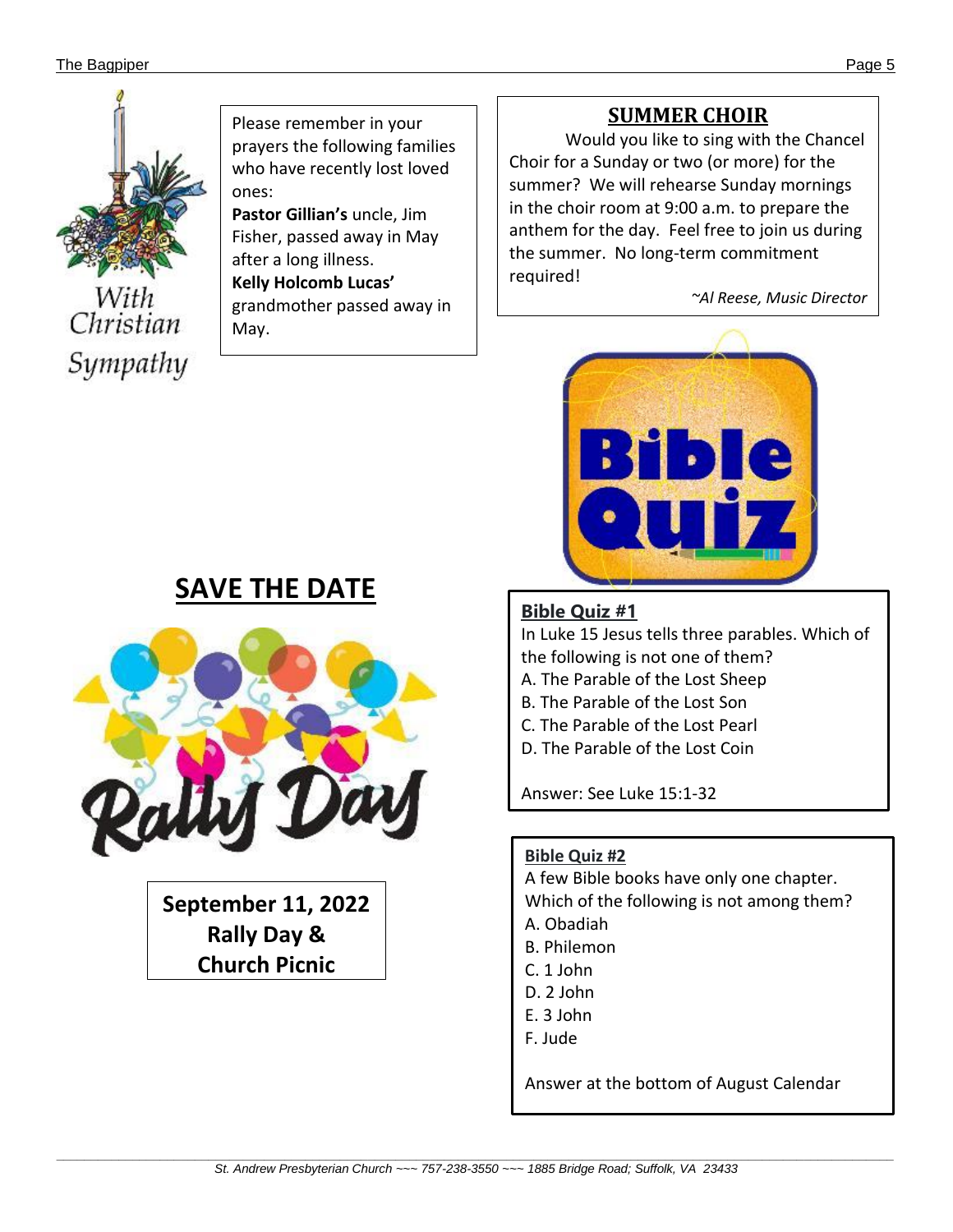

| <b>Cliff Barr</b>        | 1  |  |  |  |  |
|--------------------------|----|--|--|--|--|
| Ashley Newman            | 1  |  |  |  |  |
| Luke Prince              | 1  |  |  |  |  |
| Amy Gray                 | 4  |  |  |  |  |
| Phil Poe                 | 4  |  |  |  |  |
| Liza Tucker              | 4  |  |  |  |  |
| Evan Walker              | 4  |  |  |  |  |
| Evelyn Seymour           | 8  |  |  |  |  |
| Aaron Carnegie           | 9  |  |  |  |  |
| Hap Chester              | 9  |  |  |  |  |
| Patti Ashe               | 11 |  |  |  |  |
| Parker McGrew            | 11 |  |  |  |  |
| Sarah Baurle             | 12 |  |  |  |  |
| <b>Susan Cox</b>         | 13 |  |  |  |  |
| <b>Amber Gwaltney</b>    | 13 |  |  |  |  |
| <b>Matthew Holt</b>      | 13 |  |  |  |  |
| Camryn Holt              | 13 |  |  |  |  |
| Abigail Ryan             | 13 |  |  |  |  |
| <b>Brent Fraser</b>      | 14 |  |  |  |  |
| Lois Taylor              | 15 |  |  |  |  |
| Joe Robb                 | 16 |  |  |  |  |
| <b>Sheryl Senter</b>     | 16 |  |  |  |  |
| <b>RC</b> Stone          | 16 |  |  |  |  |
| Kaitlin Perry            | 17 |  |  |  |  |
| Cammy Fraser             | 18 |  |  |  |  |
| <b>Gary Meyers</b>       | 18 |  |  |  |  |
| Lee Cross                | 19 |  |  |  |  |
| Erik Hamilton            | 19 |  |  |  |  |
| Mary Catherine Foster 20 |    |  |  |  |  |
| Cade Franklin            | 20 |  |  |  |  |
| <b>Andrew Gibbs</b>      | 20 |  |  |  |  |
| Lorraine Fitchett        | 20 |  |  |  |  |
| Julie Anderson           | 21 |  |  |  |  |
| Susan King               | 22 |  |  |  |  |
| Rachel Edmondson         | 25 |  |  |  |  |
| Steven Jenkins           | 26 |  |  |  |  |
| <b>Wendy Phelps</b>      | 27 |  |  |  |  |
| Jennifer Stone           | 29 |  |  |  |  |



| Charlie Johnson        | $\overline{2}$ |
|------------------------|----------------|
| Karen Topping          | $\overline{2}$ |
| Frankie Wonpat         | 3              |
| <b>Ben Livermon</b>    | 4              |
| <b>Ruth Nawyn</b>      | 4              |
| Rhonda MacMelville     | 5              |
| Ella Millaci           | 5              |
| <b>Joy Roberts</b>     | 6              |
| <b>Sharon Newhard</b>  | 9              |
| Jeff Snyder            | 9              |
| Cam Ebel               | 10             |
| <b>Charles Foster</b>  | 11             |
| Anna Hamilton          | 11             |
| <b>Connie Parrish</b>  | 11             |
| Carey Hayslett         | 13             |
| <b>Lindsay Steele</b>  | 13             |
| <b>Rick Martin</b>     | 14             |
| <b>Kevin Gregg</b>     | 15             |
| <b>Emma Willis</b>     | 15             |
| Jack Ellenor           | 17             |
| <b>Steve Korahaes</b>  | 17             |
| John K. Smith          | 19             |
| Lori Babyak            | 20             |
| <b>Gus Spanos</b>      | 20             |
| Suzanne Lentini        | 22             |
| <b>Bobbie Richards</b> | 22             |
| Laura Gibbs            | 23             |
| David Gwaltney         | 23             |
| Emma Hamrick           | 23             |
| <b>Heather Gregg</b>   | 25             |
| William Ryan           | 25             |
| Hannah Johnson         | 26             |
| <b>Kim Stone</b>       | 27             |
| Kathy Romanczyk        | 28             |
| Clyde Harper           | 30             |
|                        |                |



- 1 Neil & Carol Wilson
- 5 Mike & Melissa Coleman
- 6 Cal & Dottie Vann
- 10 Neil & Meggan Schoenberg
- 13 Kyle & Emily Madden 13 Joey & Dawn Parrish
- 15 Daniel & Angel Henkel
- 16 Dennis & Margaret Gartman
- 18 Kurt & Suzanne Lentini
- 19 Howard & Martha Goodwin
- 20 Jim & Sandra Burkhart
- 20 Rhett & Bonnie Franklin
- 20 David & Denise McAlpine
- 25 Raymond & Jennifer Henson
- 26 Hunter & Trudy Webb
- 28 Drew & Gwen Johansen



- 3 Jeff & Ginger Medrano
- 6 Warren & Leslie White
- 7 Mike & Lori Babyak
- 8 Buddy & Marie Dye
- 8 John & Deborah Wyld
- 13 John & Stephanie Caggiano
- 15 Rick & Shirley Martin
- 17 Brent & Cammy Fraser
- 18 Jim & Beth Viser
- 20 Gary & Mary Meyers
- 20 Wayne & Carole Prince
- 25 Robert & Colleen Ausman
- 25 Kevin & Heather Gregg
- 25 Phil & Joyce Poe
- 26 Steve & Sandy Poole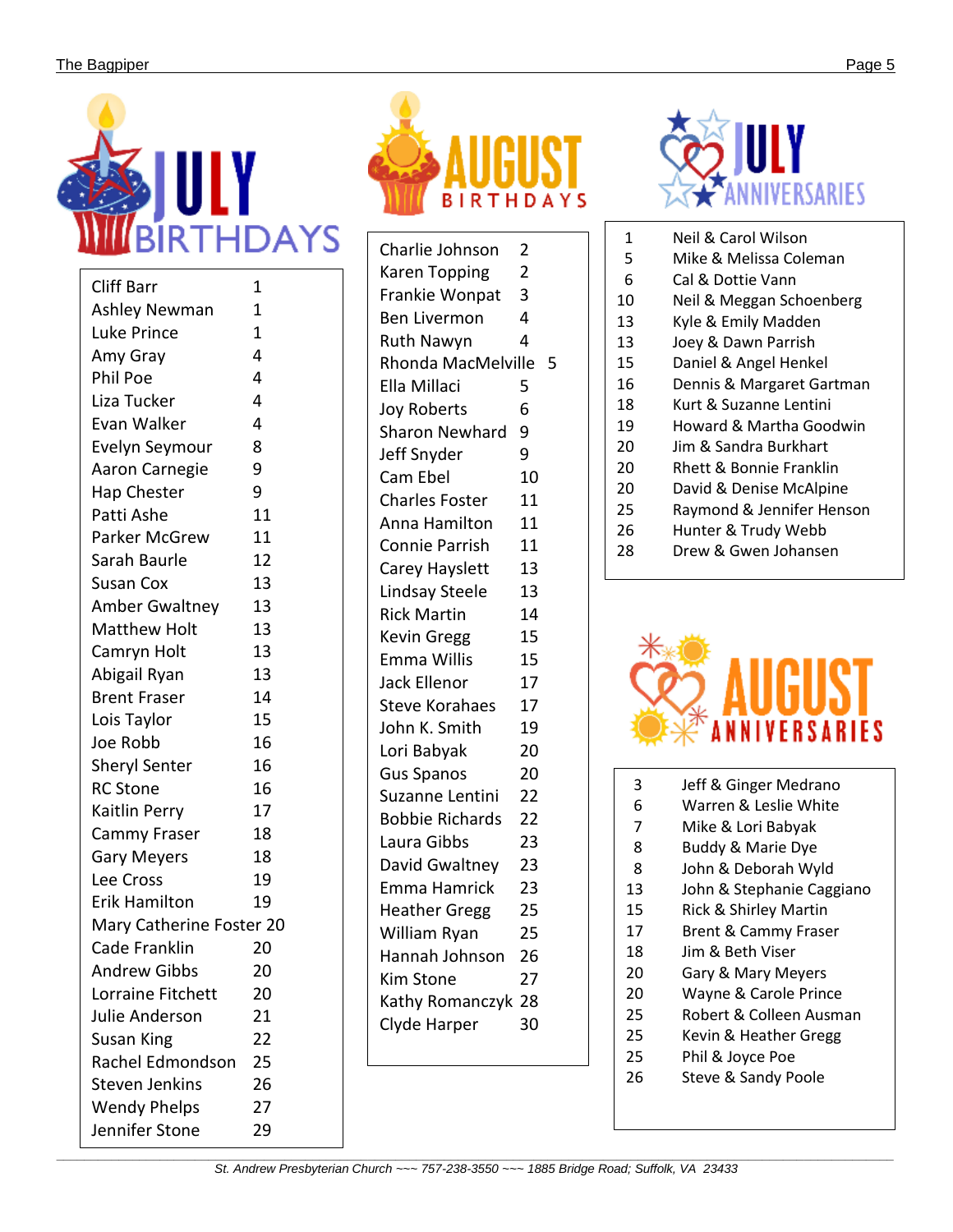| . (<br>÷. |  |
|-----------|--|
|           |  |

| The Bagpiper<br>Page 6                                                                                                                       |                                                                                                                                                                    |                                                                                                                   |                                                                               |                                                                    |                                                                                                                                         |                                                                                                         |  |
|----------------------------------------------------------------------------------------------------------------------------------------------|--------------------------------------------------------------------------------------------------------------------------------------------------------------------|-------------------------------------------------------------------------------------------------------------------|-------------------------------------------------------------------------------|--------------------------------------------------------------------|-----------------------------------------------------------------------------------------------------------------------------------------|---------------------------------------------------------------------------------------------------------|--|
| Sun                                                                                                                                          | <b>Mon</b>                                                                                                                                                         | Tue                                                                                                               | <b>Wed</b>                                                                    | Thu                                                                | Fri                                                                                                                                     | <b>Sat</b>                                                                                              |  |
| <b>SULY&amp;</b>                                                                                                                             |                                                                                                                                                                    |                                                                                                                   |                                                                               |                                                                    | 1<br><b>St. Andrew</b><br><b>Volunteers Deliver</b><br><b>Meals on Wheels</b>                                                           | $\overline{2}$                                                                                          |  |
| 3<br>10:00 Worship<br>Service;<br>Communion<br><b>No Church School</b><br>Light<br><b>Refreshments</b><br>hosted by the<br><b>Deacons</b>    | 4<br><b>No</b><br>$\overline{Day}$<br>Iulv.<br>Yoga<br>ependence<br>10:00 Stitching,                                                                               | 5<br>6:30 Evening<br>Prayer on Zoom                                                                               | 6<br>$9:00 - 10:00$ Yoga<br>$(CEB**)$                                         | $\overline{7}$                                                     | 8<br><b>St. Andrew</b><br><b>Volunteers Deliver</b><br><b>Meals on Wheels</b>                                                           | 9                                                                                                       |  |
|                                                                                                                                              | library<br>7:00 AA & Al-Anon -<br>CEB**                                                                                                                            |                                                                                                                   |                                                                               |                                                                    | July 7 - 10 Middle School Conference;<br><b>Massanetta Springs in Harrisonburg</b>                                                      |                                                                                                         |  |
| 10<br>10:00 Worship<br><b>Service</b><br>11:00 Adult<br>Church School<br><b>School Supply</b><br><b>Collection Begins</b><br>(through Aug 7) | 11<br>$9:00 - 10:00$ Yoga<br>$(CEB**)$<br>10:00 Stitching,<br>library<br>6:30 - 7:30 Caregiver<br><b>Support Group,</b><br>library<br>7:00 AA & Al-Anon -<br>CEB** | 12<br>5:30 Presbyterian<br>Women sponsored<br>Ladies' Night Out<br>dinner at Gianna's<br><b>No Evening Prayer</b> | 13<br>$9:00 - 10:00$ Yoga<br>$(CEB**)$<br><b>Noon Widows</b><br>Walk; library | 14                                                                 | 15<br>10:00 Prayers &<br>Squares, St.<br><b>Andrew Hall</b><br><b>St. Andrew</b><br><b>Volunteers Deliver</b><br><b>Meals on Wheels</b> | 16<br>July 11 - 23 High<br><b>School Youth</b><br>Conference at<br><b>Montreat in North</b><br>Carolina |  |
| 17<br>10:00 Worship<br><b>Service</b><br>11:00 Adult<br><b>Church School</b>                                                                 | 18<br>9:00 - 10:00 Yoga<br>$(CEB**)$<br>10:00 Stitching,<br>library<br>7:00 AA & Al-Anon -<br>CEB**                                                                | 19<br>6:30 Evening<br>Prayer on Zoom                                                                              | 20<br>9:00 - 10:00 Yoga<br>$(CEB**)$                                          | 21<br>Soup Kitchen<br>at Salvation<br>Army, Bank St.<br>in Suffolk | 22<br><b>St. Andrew</b><br><b>Volunteers Deliver</b><br><b>Meals on Wheels</b>                                                          | 23                                                                                                      |  |
| 24<br>10:00 Worship<br>Service<br>11:00 Adult<br>Church School                                                                               | 25<br>9:00 - 10:00 Yoga<br>$(CEB**)$<br>10:00 Stitching,<br>library<br>6:30 - 7:30 Caregiver<br>Support Group,<br>library<br>7:00 AA & Al-Anon -<br>CEB**          | 26<br>6:30 Evening<br>Prayer on Zoom                                                                              | 27<br>$9:00 - 10:00$ Yoga<br>$(CEB**)$<br><b>Noon Widows</b><br>Walk; library | 28                                                                 | 29<br><b>St. Andrew</b><br><b>Volunteers Deliver</b><br><b>Meals on Wheels</b>                                                          | 30<br>10:00 Prayers &<br>Squares, St.<br><b>Andrew Hall</b><br>St. Andrew                               |  |
| 31<br>10:00 Worship<br><b>Service</b><br>11:00 Adult<br><b>Church School</b>                                                                 | SCHOOL<br>SUPPLIES<br>NEEDED                                                                                                                                       |                                                                                                                   | <b>SCHOOL SUPPLY COLLECTION JULY 10 - AUGUST 7</b>                            |                                                                    |                                                                                                                                         |                                                                                                         |  |
| <b>Fund</b><br>Deacon's                                                                                                                      |                                                                                                                                                                    |                                                                                                                   |                                                                               |                                                                    |                                                                                                                                         |                                                                                                         |  |
| <b>Collection</b>                                                                                                                            |                                                                                                                                                                    |                                                                                                                   | <b>**Christian Education Building (CEB)</b>                                   |                                                                    |                                                                                                                                         |                                                                                                         |  |